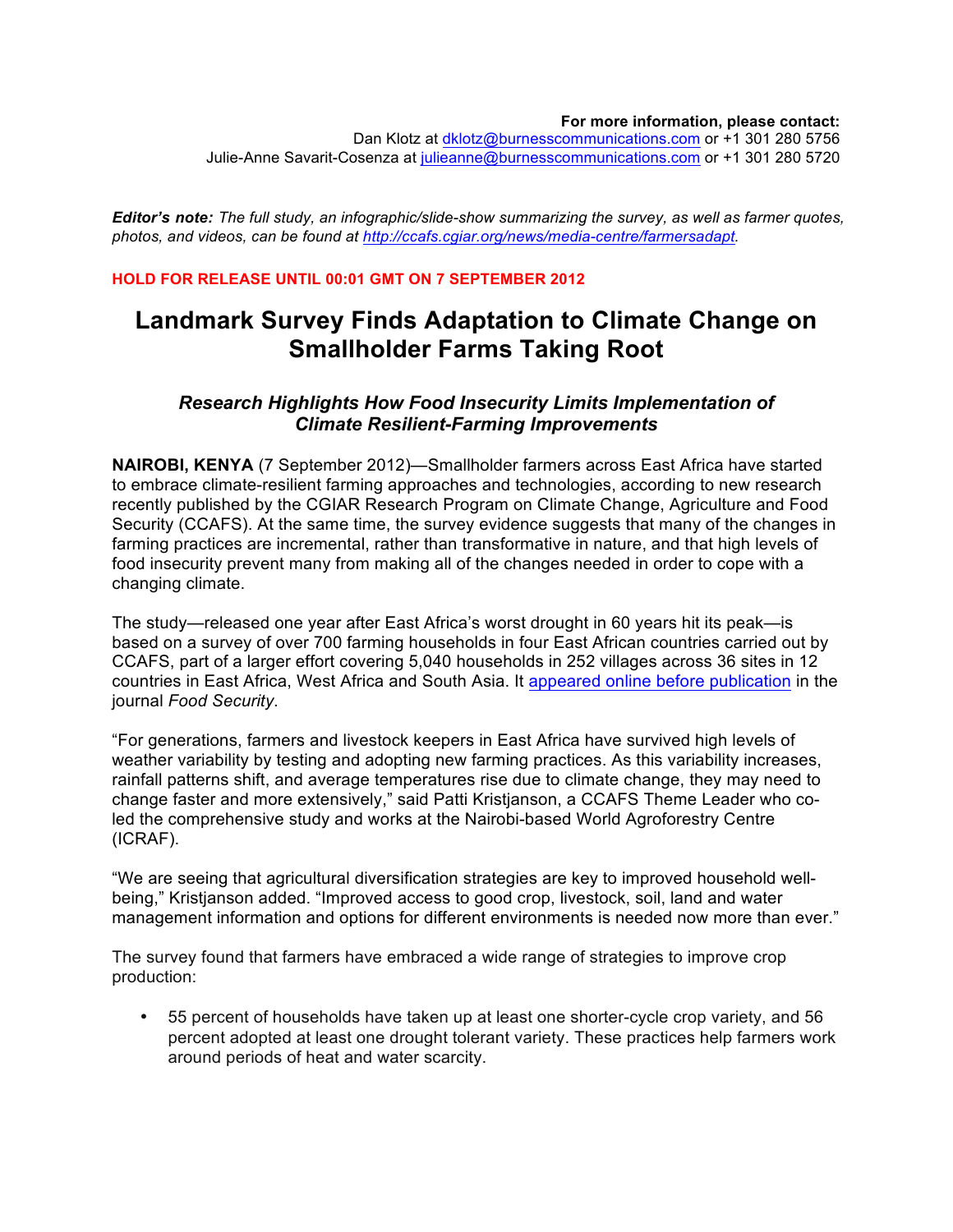- 50 percent of households are planting trees on their farms, a practice known as agroforestry. These trees help stabilize eroding landscapes, increase water and soil quality, and provide yields of fruit, tea, coffee, oil, fodder, medicinal and energy products.
- 50 percent introduced intercropping—alternating different plants in the same plot—and 25 percent started rotating their crops during the last decade. These and other techniques help maintain and improve soil fertility and enhance crop yields.

Other proven agricultural productivity improvement strategies have yet to take root widely, however, as the findings show that:

- Only 25 percent of households have begun using manure or compost and 23 percent are now mulching. These techniques help improve soil and alleviate the need for more costly practices, such as applying petroleum-based fertilizer.
- 16 percent of the surveyed households have introduced improved soil management techniques such as terracing, building ridges or other techniques that reduce water and soil organic matter losses.
- 10 percent have begun trying to store or manage agricultural water. As demands on fresh water resources multiply, farmers need to embrace ways in which they effectively use what they have, for example through rainwater harvesting.

In livestock management, farmers have implemented a number of methods to improve productivity and reduce emissions:

- 34 percent have reduced livestock herd sizes and 48 percent are managing their resources better, for example by growing crops for animal feed. These changes can help farmers adjust to changing weather patterns; and better diets can also lower methane emissions per kg of meat and milk produced.
- One-third of agropastoral households in Ethiopia, and one-fifth in Tanzania are managing pasture lands better— actions such as planting better forage varieties and fencing off grazing areas. According to researchers, these changes will be key to feeding livestock in a changing climate, as well as, lowering greenhouse gas emissions, but few in Kenya and Uganda have adopted such practices.

## **Food insecurity remains a barrier to climate adaptation**

According to the study, a key factor that limited adaption is food insecurity. Farm families at all five study sites had to confront this issue; they faced food deficits on average for two months in Nyando, Kenya, and for more than half the year in Borana, Ethiopia.

"Which comes first, the chicken or the egg? It stands to reason that households struggling to feed their families throughout the year are not in a good position to invest in new practices that include higher costs and risks," said Kristjanson. "Yet not adapting is certainly contributing to food insecurity. Food insecurity means lower adaptive capacity to deal with all kinds of change."

"So it is critical that we learn more about both the factors that enable and facilitate innovation, and how to lower the often hidden costs and barriers associated with changing agricultural practices," she added.

This survey of African smallholder farmers is part of systematic effort by CCAFS to better understand the levels of food security among smallholder households, what actions and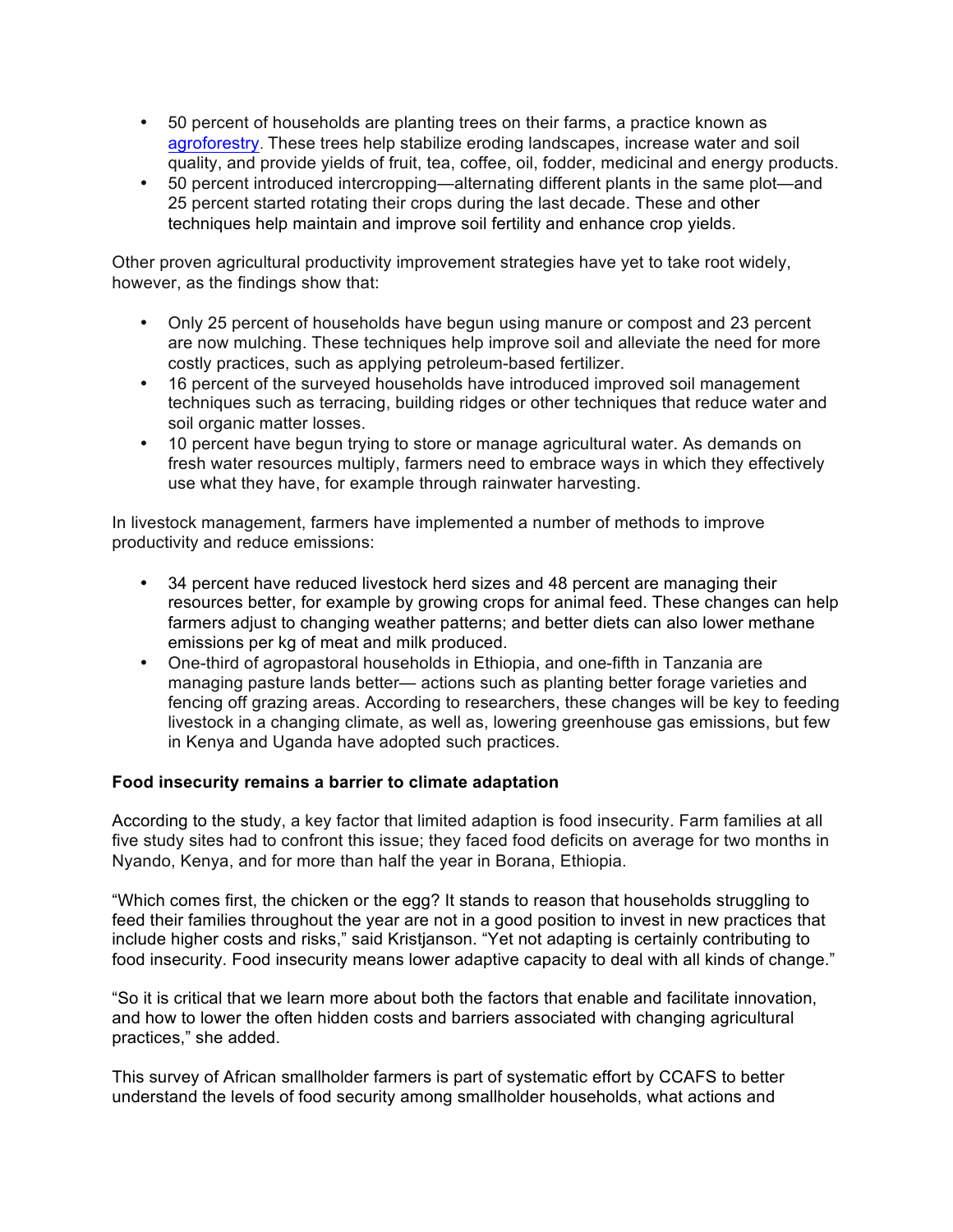adaptation strategies farmers have already been pursuing, what information they are getting and how they are using it, and what services they have been receiving.

"CCAFS is interested in identifying and evaluating the trade-offs farmers face as they attempt to deal with risks from increasing climate variability. While warmer temperatures can in fact increase yields for some crops—particularly in the tropics—the overall implications of climate change for food security for families and the region as a whole is an immense concern," said James Kinyangi, CCAFS' regional program leader for East Africa.

## **Thinking globally with a need to act locally**

Two overarching statistics were often cited in the lead-up to the recently concluded United Nations Conference on Sustainable Development, Rio+20: the world population is expected to surge past nine billion by the year 2050, and food production has to increase by 70 percent by then to keep pace, while reducing its emissions footprint. But the potential of international forums like Rio+20 to tackle these challenges has not been reached.

"In the past year, many speeches and reports talked about the challenge of feeding the world's growing population," said Bruce Campbell, CCAFS' program director. "Farmers need more than words. They need innovative strategies that will help them adapt to the increased demand brought on by climate change and other factors. We need to redouble efforts to ensure not just their current and future food security but the rest of the world's as well."

Campbell highlighted Rio+20 as a prime example of this trend. "The final text for Rio+20 recognized the connections between sustainable agriculture, smallholder farmers and food security, but lacked concrete commitments or a plan of action. We urge national leaders to embrace these challenges and safeguard global food security by helping farmers face a changing climate."

In response, new CGIAR research efforts have been launched with local communities and organizations that will encourage more widespread embrace of improved agricultural practices. These initiatives include:

- Making hundreds of climate-resilient local crop varieties readily available to farmers who are testing them in their fields. For example, women farmers in a pilot project in Ethiopia are helping determine which varieties they prefer, choosing from a range of varieties that could best cope with future conditions.
- Insuring livestock farmers against drought. An index-based livestock insurance partnership between the International Livestock Research Institute, Equity Bank and UAP Insurance uses satellite imagery to determine losses of livestock forage and issues payouts to participating herders when incidences of drought occur. This program is different from all others because it does not pay clients based on the actual loss of their livestock assets, but rather on indicators that the animals are at risk of death.
- Using SMS messaging and other innovative approaches to deliver weather forecasts (including better seasonal forecasts) and market data to farmers, who can benefit from current and detailed information to determine when to plant, water, fertilize, harvest their crops and increase their yields.
- Tapping into new global carbon markets to generate rewards to small-scale farmers, particularly women, for their on-farm tree planting efforts across East Africa.